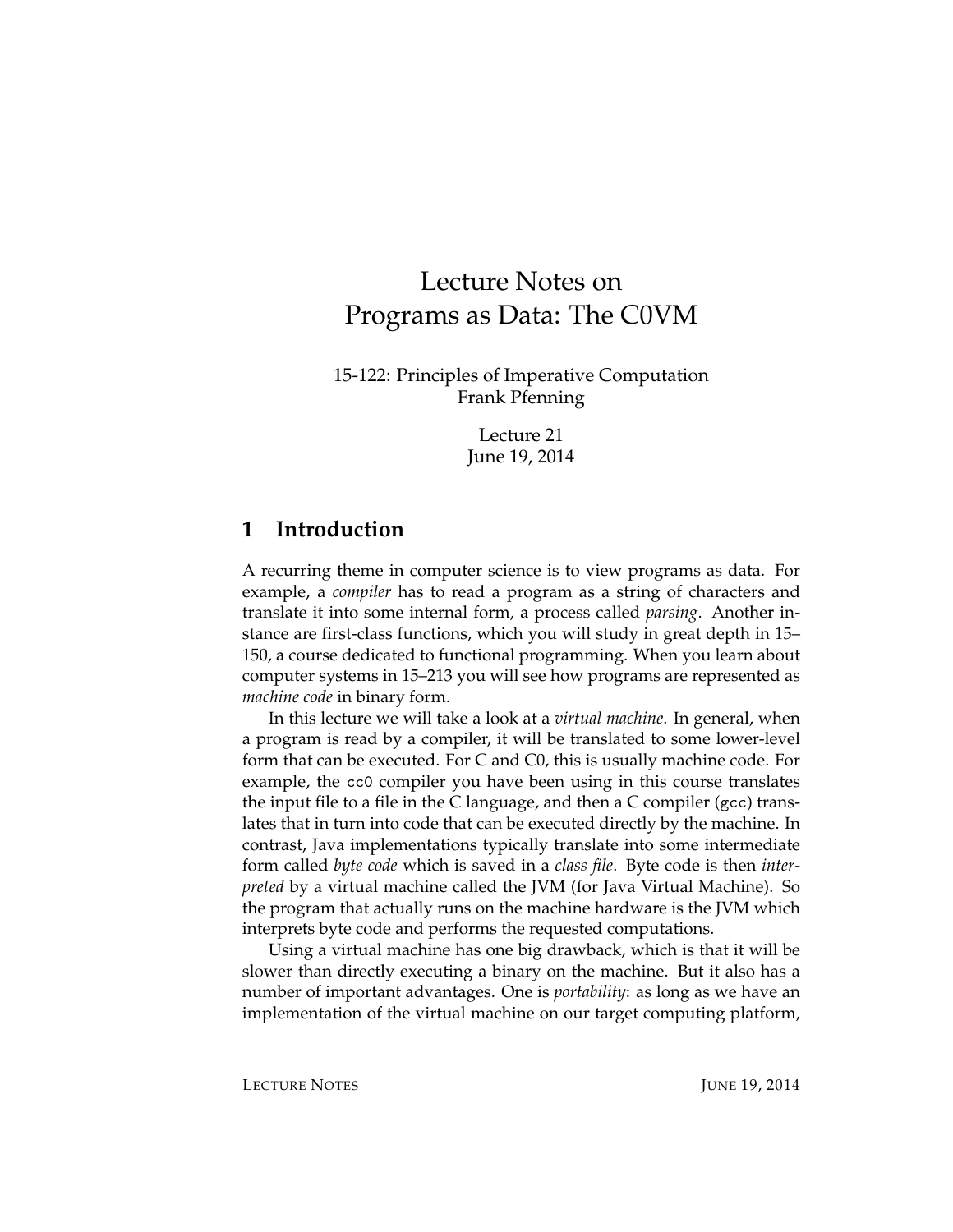we can run the byte code there. So we need a virtual machine implementation for each computing platform, but only one compiler. A second advantage is *safety*: when we execute binary code, we give away control over the actions of the machine. When we interpret byte code, we can decide at each step if we want to permit an action or not, possibly terminating execution if the byte code would do something undesirable like reformatting the hard disk or crashing the computer. The combination of these two advantages led the designers of Java to create an abstract machine. The intent was for Java to be used for mobile code, embedded in web pages or downloaded from the Internet, which may not be trusted or simply be faulty. Therefore safety was one of the overriding concerns in the design.

In this lecture we explore how to apply the same principles to develop a virtual machine to implement C0. We call this the C0VM and in [Assign](http://www.cs.cmu.edu/afs/cs.cmu.edu/academic/class/15122-s14/www/prog9.pdf)[ment 9](http://www.cs.cmu.edu/afs/cs.cmu.edu/academic/class/15122-s14/www/prog9.pdf) of this course you will have the opportunity to implement it. The cc0 compiler has an option (-b) to produce bytecode appropriate for the C0VM. This will give you insight not only into programs-as-data, but also into how C0 is executed, its *operational semantics*.

As a side remark, at the time the C language was designed, machines were slow and memory was scarce compared to today. Therefore, *efficiency* was a principal design concern. As a result, C sacrificed safety in a number of crucial places, a decision we still pay for today. Any time you download a security patch for some program, chances are a virus or worm or other malware was found that takes advantage of the lack of safety in C in order to attack your machine. The most gaping hole is that C does not check if array accesses are in bounds. So by assigning to  $A[k]$  where k is greater than the size of the array, you may be able to write to some arbitrary place in memory and, for example, install malicious code. In 15–213 *Computer Systems* you will learn precisely how these kind of attacks work, because you will carry out some of your own!

In C0, we spent considerable time and effort to trim down the C language so that it would permit a safe implementation. This makes it marginally slower than C on some programs, but it means you will not have to try to debug programs that crash unpredictably. You have been introduced to all the unsafe features of C, when the course switched to C, and we taught you programming practices that avoid these kinds of behavior. But it is very difficult, even for experienced teams of programmers, as the large number of security-relevant bugs in today's commercial software attests. One might ask why program in C at all? One reason is that many of you, as practicing programmers, will have to deal with large amounts of legacy code that is written in C or  $C_{++}$ . As such, you should be able to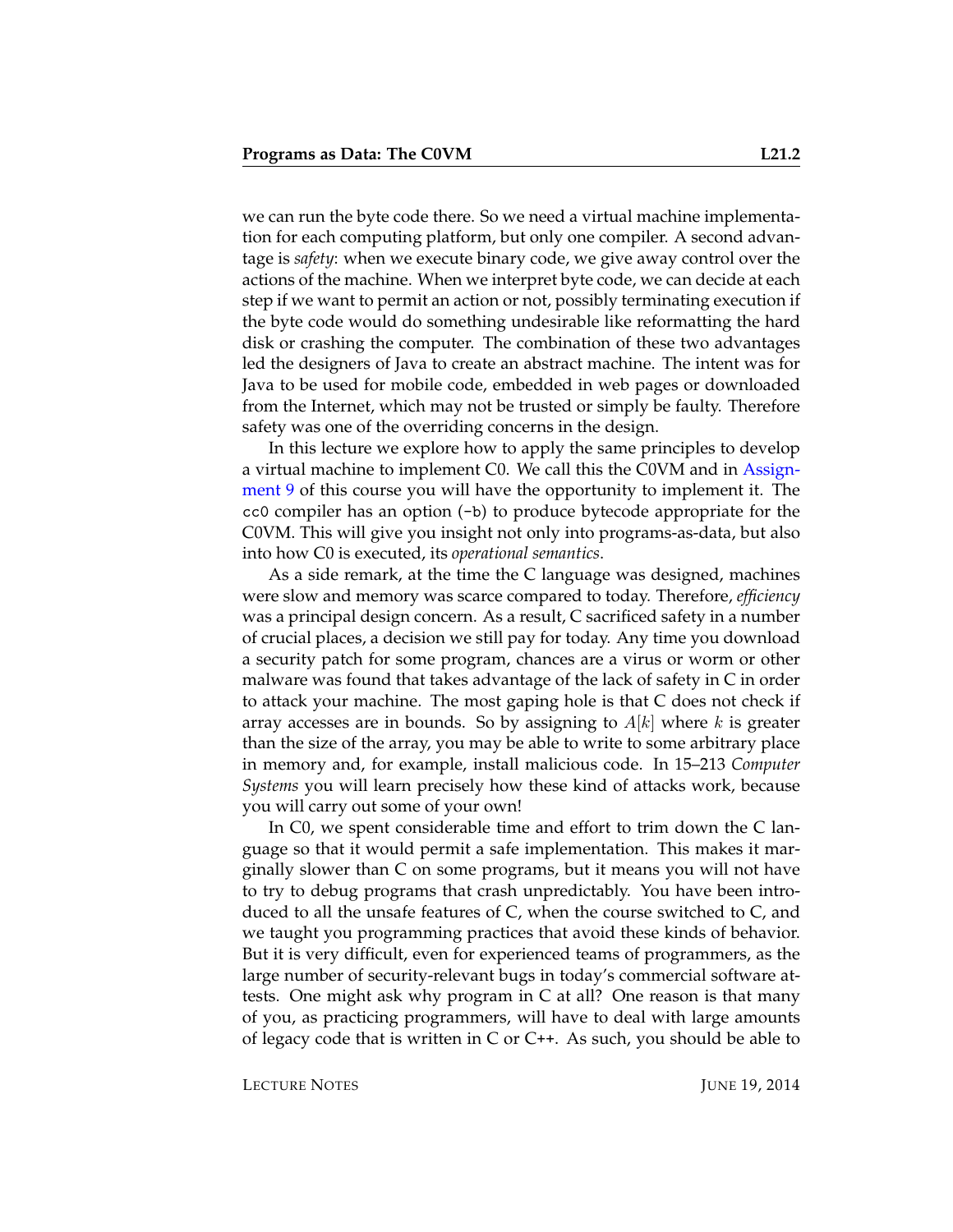understand, write, and work with these languages. The other reason is that there are low-level systems-oriented programs such as operating systems kernels, device drivers, garbage collectors, networking software, etc. that are difficult to write in safe languages and are usually written in a combination of C and machine code. But don't lose hope: research in programming language has made great strides of the last two decades, and there is an ongoing effort at Carnegie Mellon to build an operating system based on a safe language that is a cousin of C. So perhaps we won't be tied to an unsafe language and a flood of security patches forever.

Implementation of a virtual machine is actually one of the applications where even today C is usually the language of choice. That's because C gives you control over the memory layout of data, and also permits the kind of optimizations that are crucial to make a virtual machine efficient. Here, we don't care so much about efficiency, being mostly interested in correctness and clarity, but we still use C to implement the C0VM.

### **2 A Stack Machine**

The C0VM is a *stack machine*. This means that the evaluation of expressions uses a stack, called the *operand stack*. It is written from left to right, with the rightmost element denoting the *top* of the stack.

We begin with a simple example, evaluating an expression without variables:

$$
(3+4)*5/2
$$

In the table below we show the *virtual machine instruction* on left, in textual form, and the operand stack *after* the instruction on the right has been executed. We write " for the empty stack.

| Instruction | <b>Operand Stack</b> |  |  |
|-------------|----------------------|--|--|
|             |                      |  |  |
| bipush 3    | З                    |  |  |
| bipush 4    | 3, 4                 |  |  |
| iadd        |                      |  |  |
| bipush 5    | 7,5                  |  |  |
| imul        | 35                   |  |  |
| bipush 2    | 35, 2                |  |  |
| idiv        | 17                   |  |  |

The translation of expressions to instructions is what a compiler would normally do. Here we just write the instructions by hand, in effect simulat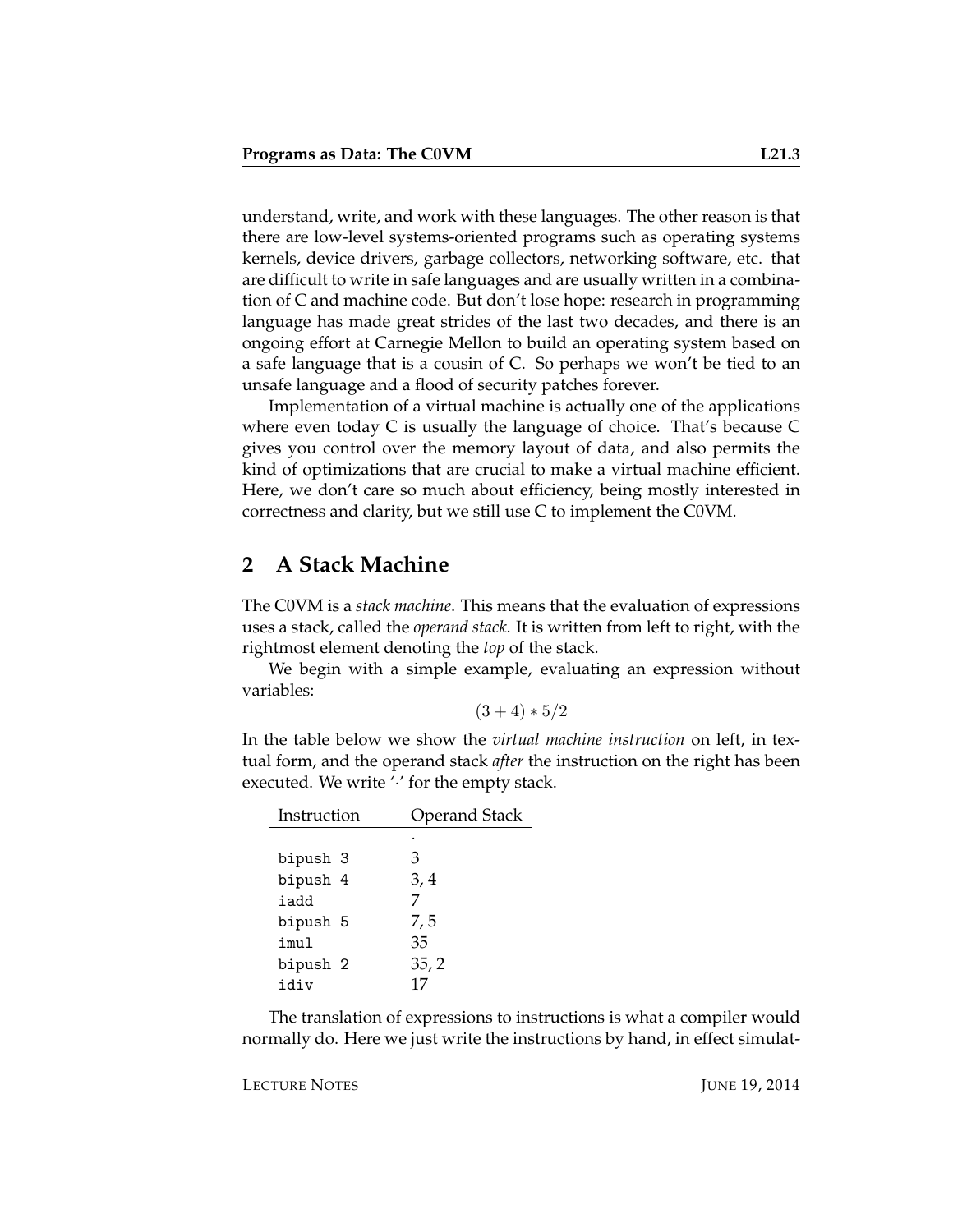ing the compiler. The important part is that executing the instructions will compute the correct answer for the expression. We always start with the empty stack and end up with the answer as the only item on the stack.

In the C0VM, instructions are represented as bytes. This means we only have at most 256 different instructions. Some of these instructions require more than one byte. For example, the bipush instruction requires a second byte for the number to push onto the stack. The following is an excerpt from the C0VM reference, listing only the instructions needed above.

|             | $0x10$ bipush $>$ | S                            | $\rightarrow$ S.b |
|-------------|-------------------|------------------------------|-------------------|
| $0x60$ iadd |                   | $S, x, y \rightarrow S, x+y$ |                   |
| $0x68$ imul |                   | $S, x, y \rightarrow S, x*y$ |                   |
| 0x6C idiv   |                   | $S, x, y \rightarrow S, x/y$ |                   |

On the right-hand side we see the effect of the operation on the stack S. Using these code we can translate the program into code.

|       | Code Instruction | <b>Operand Stack</b> |  |
|-------|------------------|----------------------|--|
|       |                  | ٠                    |  |
| 10 03 | bipush 3         | З                    |  |
|       | 10 04 bipush 4   | 3,4                  |  |
| 60    | iadd             |                      |  |
|       | 10 05 bipush 5   | 7,5                  |  |
| 68    | imul             | 35                   |  |
|       | 10 02 bipush 2   | 35, 2                |  |
| 6C    | idiv             | 17                   |  |

In the figure above, and in the rest of these notes, we always show bytecode in hexadecimal form, without the 0x prefix. In a binary file that contains this program we would just see the bytes

10 03 10 04 60 10 05 68 10 02 6C

and it would be up to the C0VM implementation to interpret them appropriately. The file format we use is essentially this, except we don't use binary but represent the hexadecimal numbers as strings separated by whitespace, literally as written in the display above.

### **3 Compiling to Bytecode**

The cc0 compiler provides an option -b to generate bytecode. You can use this to experiment with different programs to see what they translate to.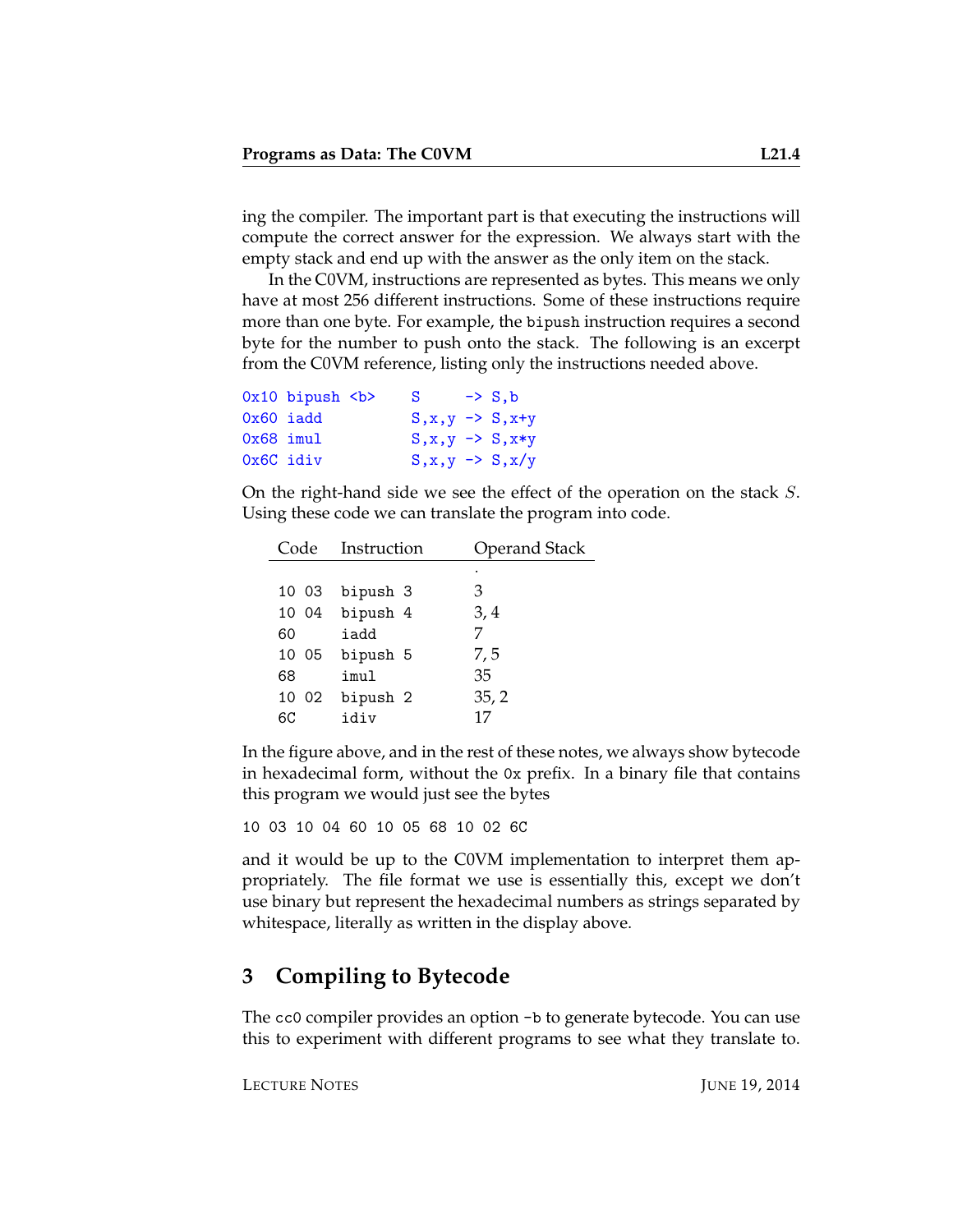For the simple arithmetic expression from the previous section we could create a file ex1.c0: We compile it with

 $%$  cc0  $-b$  ex1.c0

which will write a file ex1.bc0. In the current version of the compiler, this has the following content: We will explain various parts of this file later on.

It consists of a sequence of bytes, each represented by two hexadecimal digits. In order to make the bytecode readable, it also includes comments. Each comment starts with # and extends to the end of the line. Comments are completely ignored by the virtual machine and are there only for you to read.

We focus on the section starting with  $\#$ <main>. The first three lines

#<main>

| 00 00 | # number of arguments = $0$     |  |
|-------|---------------------------------|--|
| 00 00 | # number of local variables = 0 |  |
| 00 OC | # code length = 12 bytes        |  |

tell the virtual machine that the function main takes no arguments, uses no local variables, and its code has a total length of 12 bytes (0x0C in hex). The next few lines embody exactly the code we wrote by hand. The comments first show the virtual machine instruction and then the expression in the source code that was translated to the corresponding byte code.

| 10 03 |       | # bipush 3 | # 3 |                         |
|-------|-------|------------|-----|-------------------------|
| 10 04 |       | # bipush 4 | #4  |                         |
| 60    |       | # iadd     |     | # $(3 + 4)$             |
|       | 10 05 | # bipush 5 | #5  |                         |
| 68    |       | # imul     |     | # $((3 + 4) * 5)$       |
| 10 02 |       | # bipush 2 | #2  |                         |
| 6C    |       | # idiv     |     | # $(((3 + 4) * 5) / 2)$ |
| B0    |       | # return   | #   |                         |

The return instruction at the end means that the function returns the value that is currently the only one on the stack. When this function is executed, this will be the value of the expression shown on the previous line,  $(((3 + 4) * 5) / 2).$ 

As we proceed through increasingly complex language constructs, you should experiment yourself, writing C0 programs, compiling them to byte code, and testing your understanding by checking that it is as expected (or at least correct).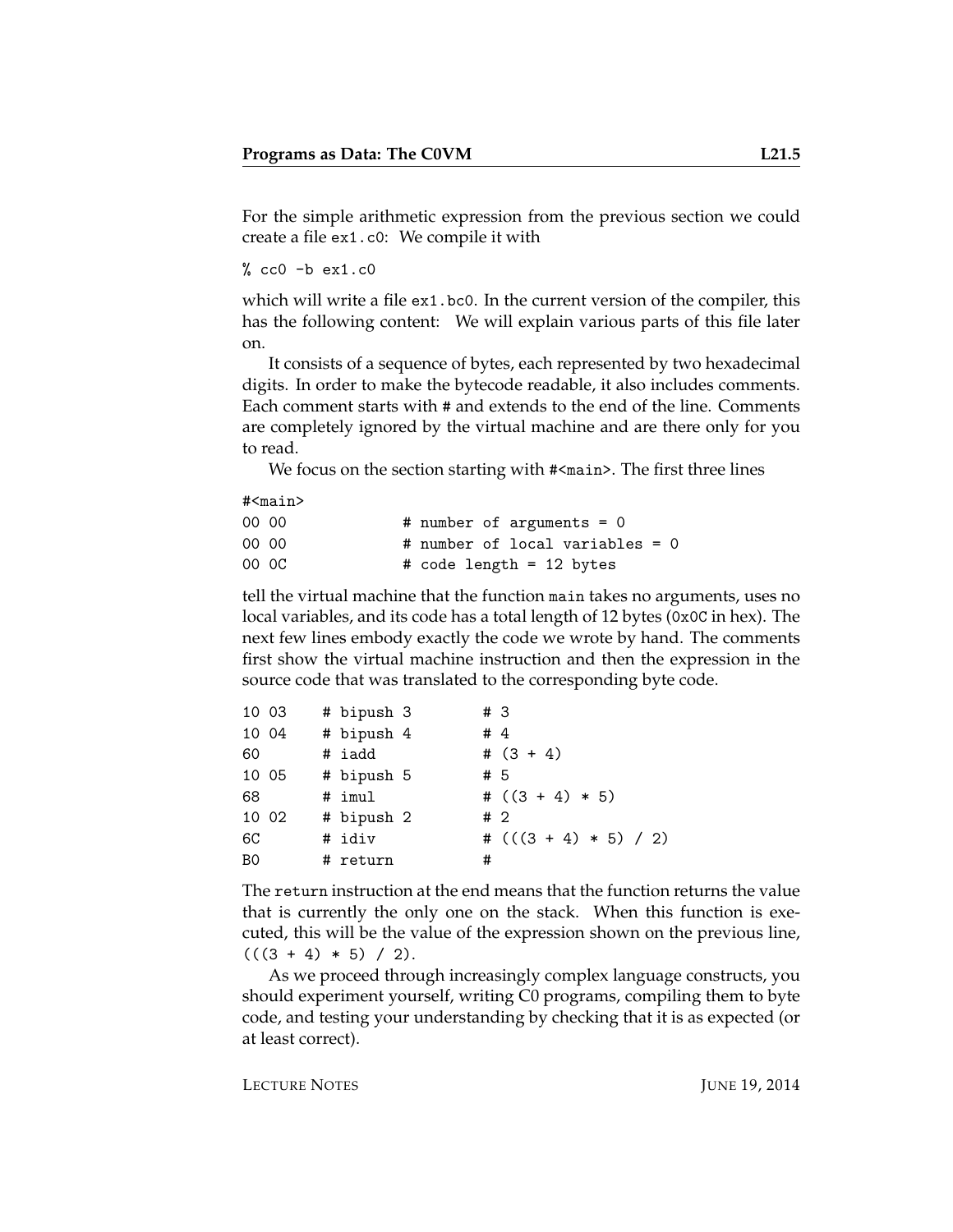#### **4 Local Variables**

So far, the only part of the *runtime system* that we needed was the local operand stack. Next, we add the ability to handle function arguments and local variables to the machine. For that purpose, a function has an array V containing *local variables*. We can push the value of a local variable onto the operand stack with the vload instruction, and we can pop the value from the top of the stack and store it in a local variable with the vstore instruction. Initially, when a function is called, its arguments  $x_0, \ldots, x_{n-1}$ are stored as local variables  $V[0], \ldots, V[n-1].$ 

Assume we want to implement the function mid.

```
int mid(int lower, int upper) {
  int mid = lower + (upper - lower)/2;
  return mid;
}
```
Here is a summary of the instructions we need

| $0x15$ vload $\langle i \rangle$  | $S \rightarrow S.v$           | $(v = V[i])$ |
|-----------------------------------|-------------------------------|--------------|
| $0x36$ vstore $\langle i \rangle$ | $S_v \rightarrow S$           | $(V[i] = v)$ |
| 0x64 isub                         | $S, x, y \rightarrow S, x-y$  |              |
| 0xB0 return                       | $\cdot \cdot v \rightarrow$ . |              |

Notice that for return, there must be exactly one element on the stack. Using these instructions, we obtain the following code for our little function. We indicate the operand stack on the right, using symbolic expressions to denote the corresponding runtime values. The operand stack is not part of the code; we just write it out as an aid to reading the program.

```
#<mid>
00 02 # number of arguments = 2
00 03 # number of local variables = 3
00 10 # code length = 16 bytes
15 00 # vload 0 # lower
15 01 # vload 1 # lower, upper
15 00 # vload 0 # lower, uppper, lower
64 # isub # lower, (upper - lower)
10 02 # bipush 2 # lower, (upper - lower), 2
6C # idiv # lower, ((upper - lower) / 2)
60 # iadd # (lower + ((upper - lower) / 2))
36 02 # vstore 2 # mid = (lower + ((upper - lower) / 2));
```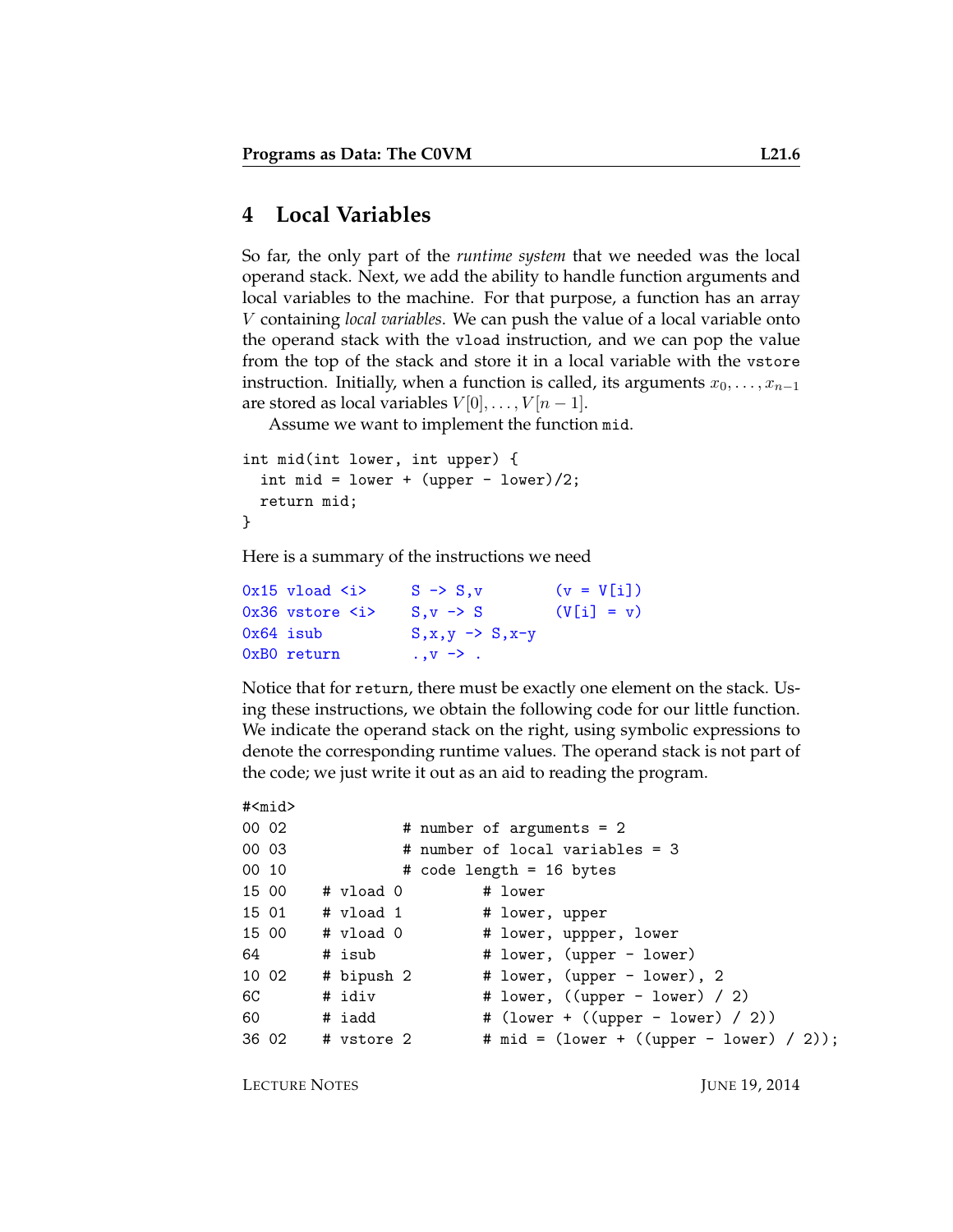| 15 02 |  | # vload 2 |   | # mid |
|-------|--|-----------|---|-------|
| B0    |  | # return  | # |       |

We can optimize this piece of code, simply removing the last vstore 2 and vload 2, but we translated the original literally to clarify the relationship between the function and its translation.

#### **5 Constants**

So far, the bipush  $\langle b \rangle$  instruction is the only way to introduce a constant into the computation. Here, b is a *signed byte*, so that its possible values are  $-128 \le b < 128$ . What if the computation requires a larger constant?

The solution for the C0VM and similar machines is not to include the constant directly as arguments to instructions, but store them separately in the byte code file, giving each of them an index that can be referenced from instructions. Each segment of the byte code file is called a *pool*. For example, we have a pool of integer constants. The instruction to refer to an integer is ildc (integer load constant).

0x13 ildc <c1,c2> S -> S, x:w32 (x = int\_pool[(c1<<8)|c2])

The index into the constant pool is a 16-bit unsigned quantity, given in two bytes with the most significant byte first. This means we can have at most  $2^{16} - 1 = 65,535$  different constants in a byte code file.

As an example, consider a function that is part of a linear congruential pseudorandom number generator. It generates the next pseudorandom number in a sequence from the previous number. There are three constants in this file that require more than one byte to represent: 1664252, 1013904223, and 0xdeadbeef. Each of them is assigned an index in the integer pool. The constants are then pushed onto the stack with the ildc instruction. The comments denote the ith integer in the constant pool by  $c|i|.$ 

There are other pools in this file. The *string pool* contains string constants. The *function pool* contains the information on each of the functions, as explained in the next section. The *native pool* contains references to "native" functions, that is, library functions not defined in this file.

#### **6 Function Calls**

As already explained, the function pool contains the information on each function which is the number of arguments, the number of local variables,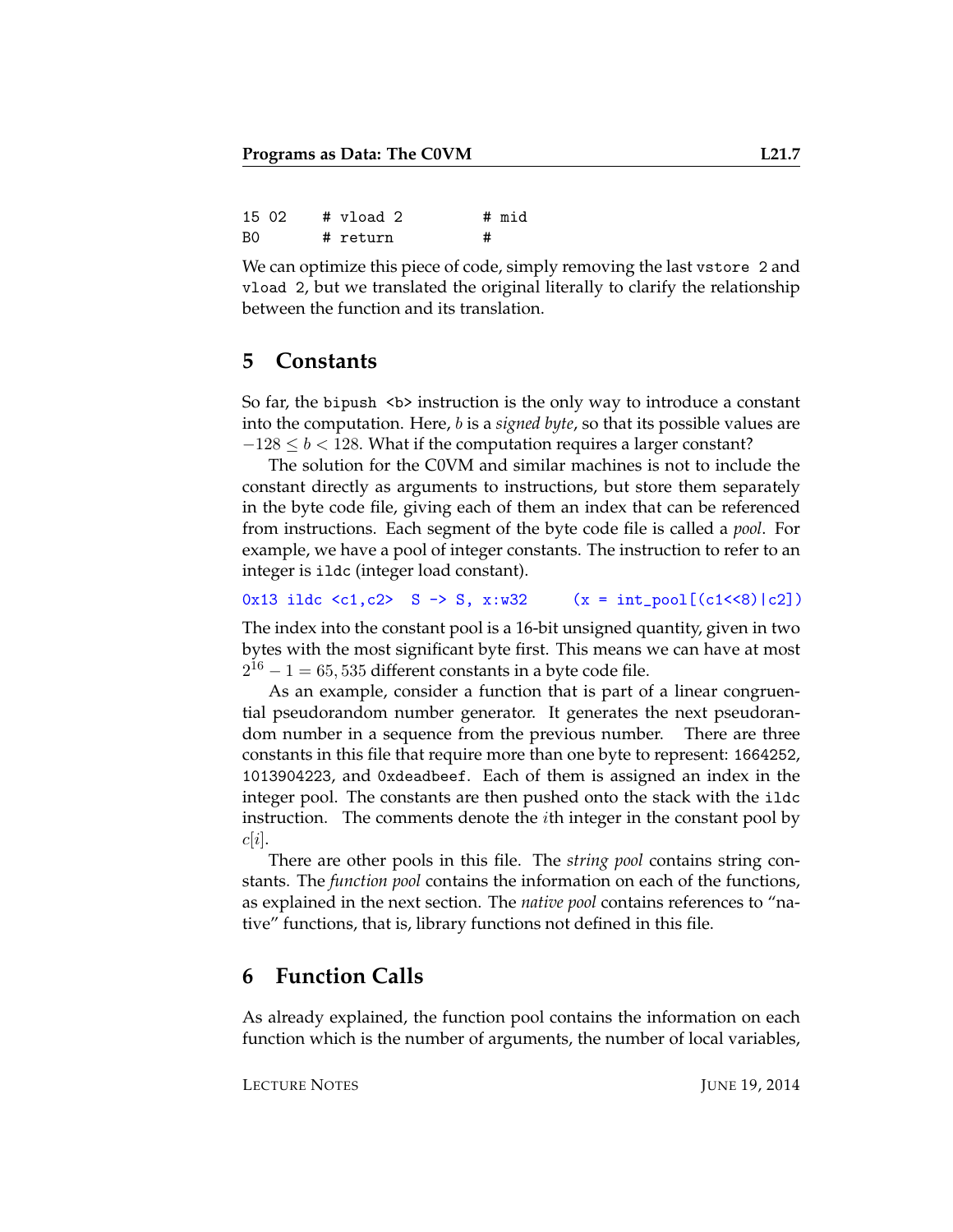the code length, and then the byte code for the function itself. Each function is assigned a 16-bit unsigned index into this pool. The main function always has index 0. We call a function with the invokestatic instruction.

```
0xB8 invokestatic \langle c1, c2 \rangle S, v1, v2, ..., vn \rightarrow S, v
```
We find the function q at function\_pool[c1<<8|c2], which must take  $n$ arguments. After  $g(v_1, \ldots, v_n)$  returns, its value will be on the stack instead of the arguments.

Execution of the function will start with the first instruction and terminate with a return (which does not need to be the last byte code in the function). So the description of functions themselves is not particularly tricky, but the implementation of function calls is.

Let's collect the kind of information we already know about the runtime system of the virtual machine. We have a number of *pools* which come from the byte code file. These pools are *constant* in that they never change when the program executes.

Then we have the *operand stack* which expands and shrinks within each function's operation, and the *local variable array* which holds function arguments and the local variables needed to execute the function body.

In order to correctly implement function calls and returns we need one further runtime structure, the *call stack*. The call stack is a stack of so-called *frames*. We now analyze what the role of the frames is and what they need to contain.

Consider the situation where a function  $f$  is executing and calls a function g with n arguments. At this point, we assume that f has pushed the arguments onto the operand stack. Now we need take the following steps:

- 1. Create a new local variable array  $V_g$  for the function  $g$ .
- 2. Pop the arguments from  $f$ 's operand stack  $S_f$  and store them in  $g$ 's local variable array  $V_q[0..n)$ .
- 3. Push a frame containing  $V_f$ ,  $S_f$ , and the next program counter  $pc_f$  on the call stack.
- 4. Create a new (empty) operand stack  $S_q$  for g.
- 5. Start executing the code for  $q$ .

When the called function  $g$  returns, its return value is the only value on its operand stack  $S_q$ . We need to do the following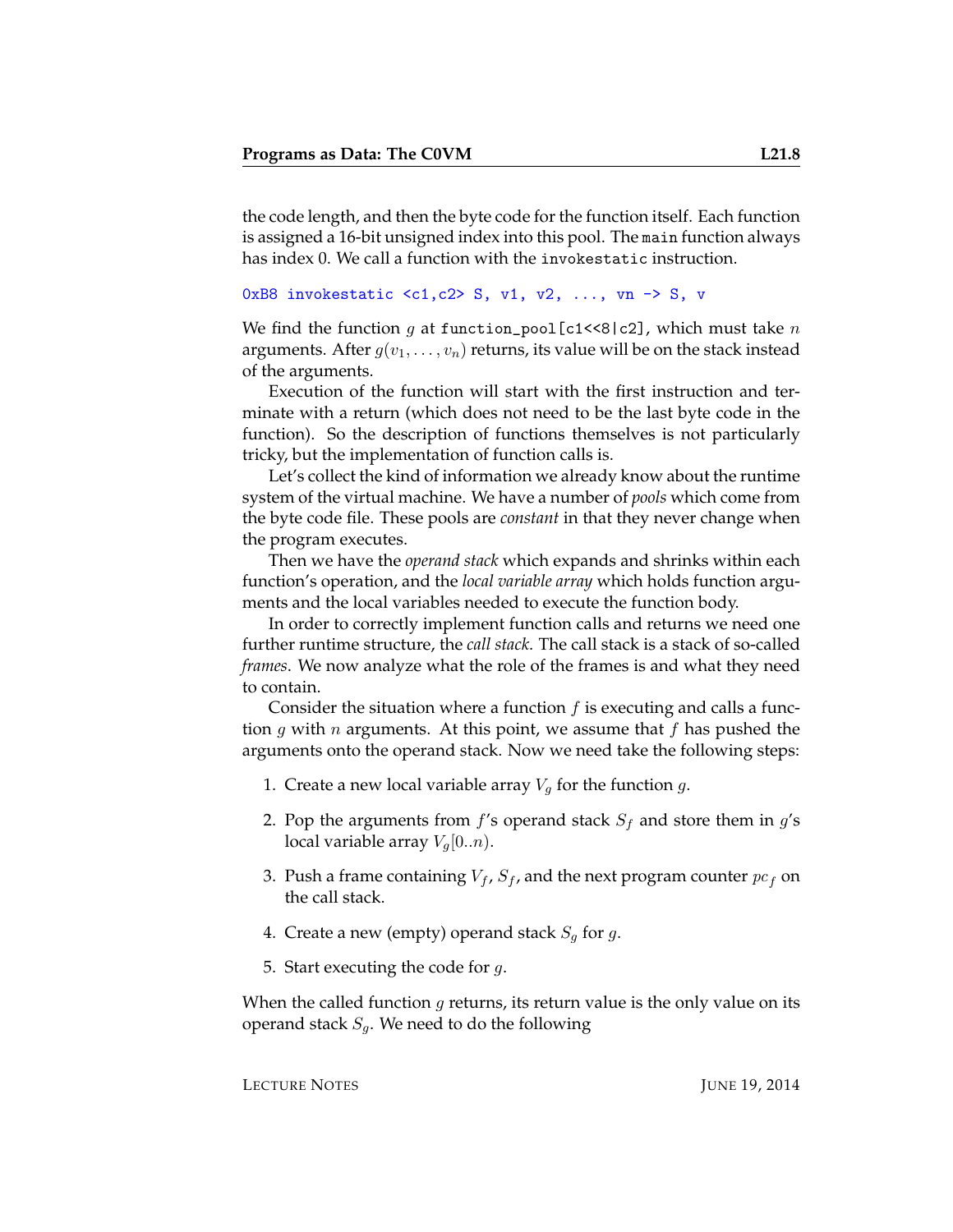- 1. Pop the last frame from the call stack. This frame holds  $V_f$ ,  $S_f$ , and  $pc<sub>f</sub>$  (the return address).
- 2. Take the return value from  $S_q$  and push it onto  $S_f$ .
- 3. Restore the local variable array  $V_f$ .
- 4. Deallocate any structs no longer required.
- 5. Continue with the execution of  $f$  at  $pc_f$ .

Concretely, we suggest that a frame from the call stack contain the following information:

- 1. An array of local variables  $V$ .
- 2. The operand stack S.
- 3. A pointer to the function body.
- 4. The return address which specifies where to continue execution.

We recommend that you simulate the behavior of the machine on a simple function call sequence to make sure you understand the role of the call stack.

#### **7 Conditionals**

The C0VM does not have if-then-else or conditional expressions. Like machine code and other virtual machines, it has *conditional branches* that jump to another location in the code if a condition is satisfied and otherwise continue with the next instruction in sequence.

```
0x9F if_cmpeq <o1,o2> S, v1, v2 -> S (pc = pc+(o1<<8|o2) if v1 == v2)
0xA0 if_cmpne <o1,o2> S, v1, v2 -> S (pc = pc+(o1<<8|o2) if v1 != v2)
0xA1 if_icmplt <o1,o2> S, x:w32, y:w32 -> S (pc = pc+(o1<<8|o2) if x < y)
0xA2 if_icmpge <o1,o2> S, x:w32, y:w32 -> S (pc = pc+(o1<<8|o2) if x >= y)
0xA3 if_icmpgt <o1,o2> S, x:w32, y:w32 -> S (pc = pc+(o1<<8|o2) if x > y)
0xA4 if_icmple <o1, o2> S, x:w32, y:w32 -> S (pc = pc+(o1<<8|o2) if x <= y)
0xA7 goto <o1,o2> S \rightarrow S (pc = pc+(o1<<8|o2))
```
As part of the test, the arguments are popped from the operand stack. Each of the branching instructions takes two bytes are arguments which describe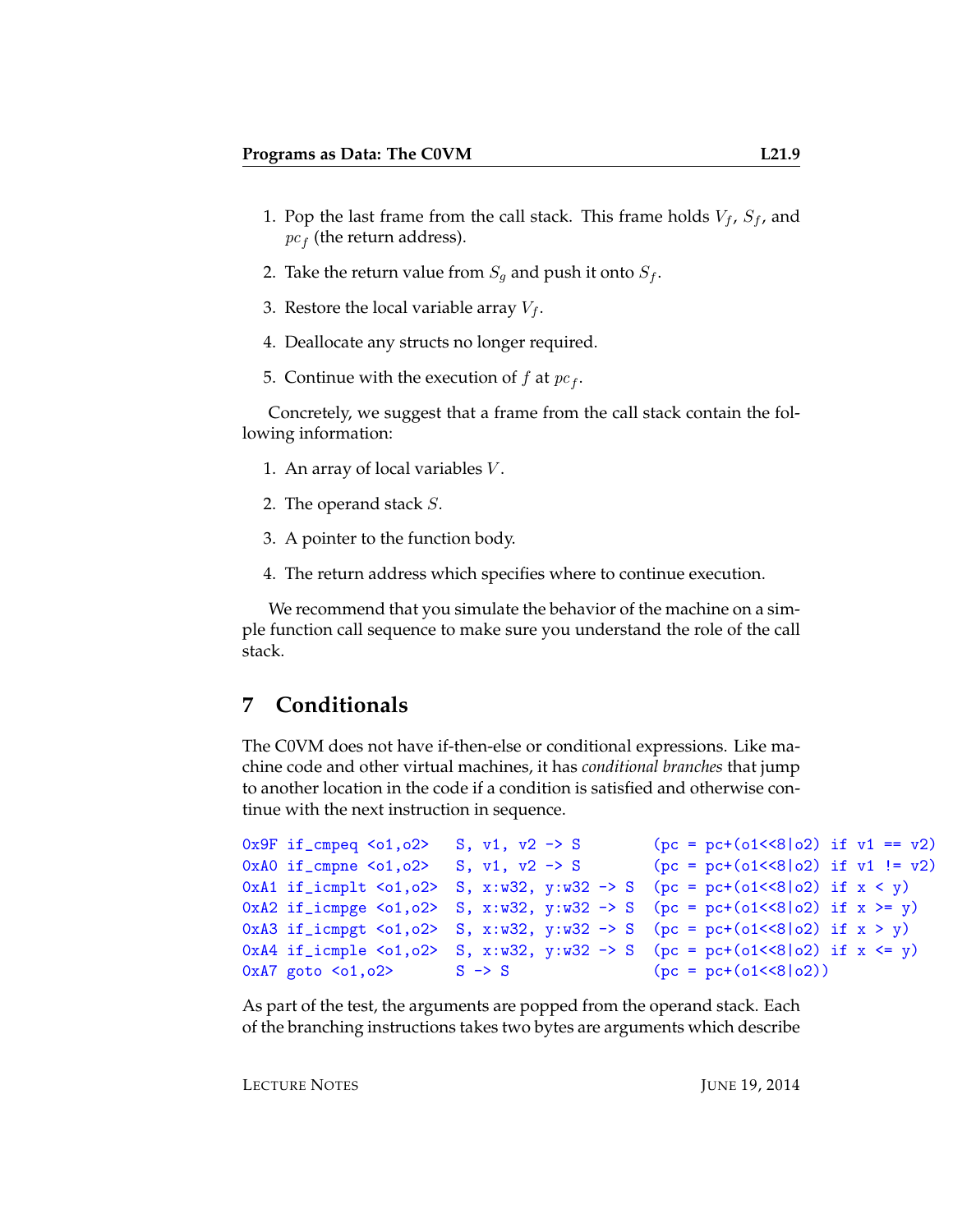a *signed* 16-bit offset. If that is positive we jump forward, if it is negative we jump backward in the program.

As an example, we compile the following loop, adding up odd numbers to obtain perfect squares. The compiler currently produces somewhat ideosyncratic code, so what we show below has been edited to make the correspondence to the source code more immediate.

```
#<main>
00 00 # number of arguments = 0
00 02 # number of local variables = 2
00\,23 \text{# code length} = 35 \text{ bytes}10 00 # bipush 0 # 0
36 00 # vstore 0 # sum = 0;
10 01 # bipush 1 # 1
36 01 # vstore 1 # i = 1;
# <00:loop>
15 01 # vload 1 # i
10 64 # bipush 100 # 100
A2 00 14 # if_icmpge 20 = # if (i >= 100) goto \langle01:endloop>
15 00 # vload 0 # sum
15 01 # vload 1 # i
60 # iadd #
36 00 # vstore 0 # sum += i;
15 01 # vload 1 # i
10 02 # bipush 2 # 2
60 # iadd #
36 01 # vstore 1 # i += 2;
A7 FF EB # goto -21 # goto <00:loop# <01:endloop>
15 00 # vload 0 # sum
B0 # return #
```
The compiler has embedded symbolic labels in this code, like <00:loop> and <01:endloop> which are the targets of jumps or conditional branches. In the actual byte code, they are turned into relative offsets. For example, if we count forward 20 bytes, starting from A2 (the byte code of if\_icmpge, the negation of the test  $i < 100$  in the source) we land at  $\langle 01$ : endloop> which labels the vload 0 instruction just before the return. Similarly, if we count backwards 21 bytes from A7 (which is a goto), we land at <00:loop> which starts with vload 1.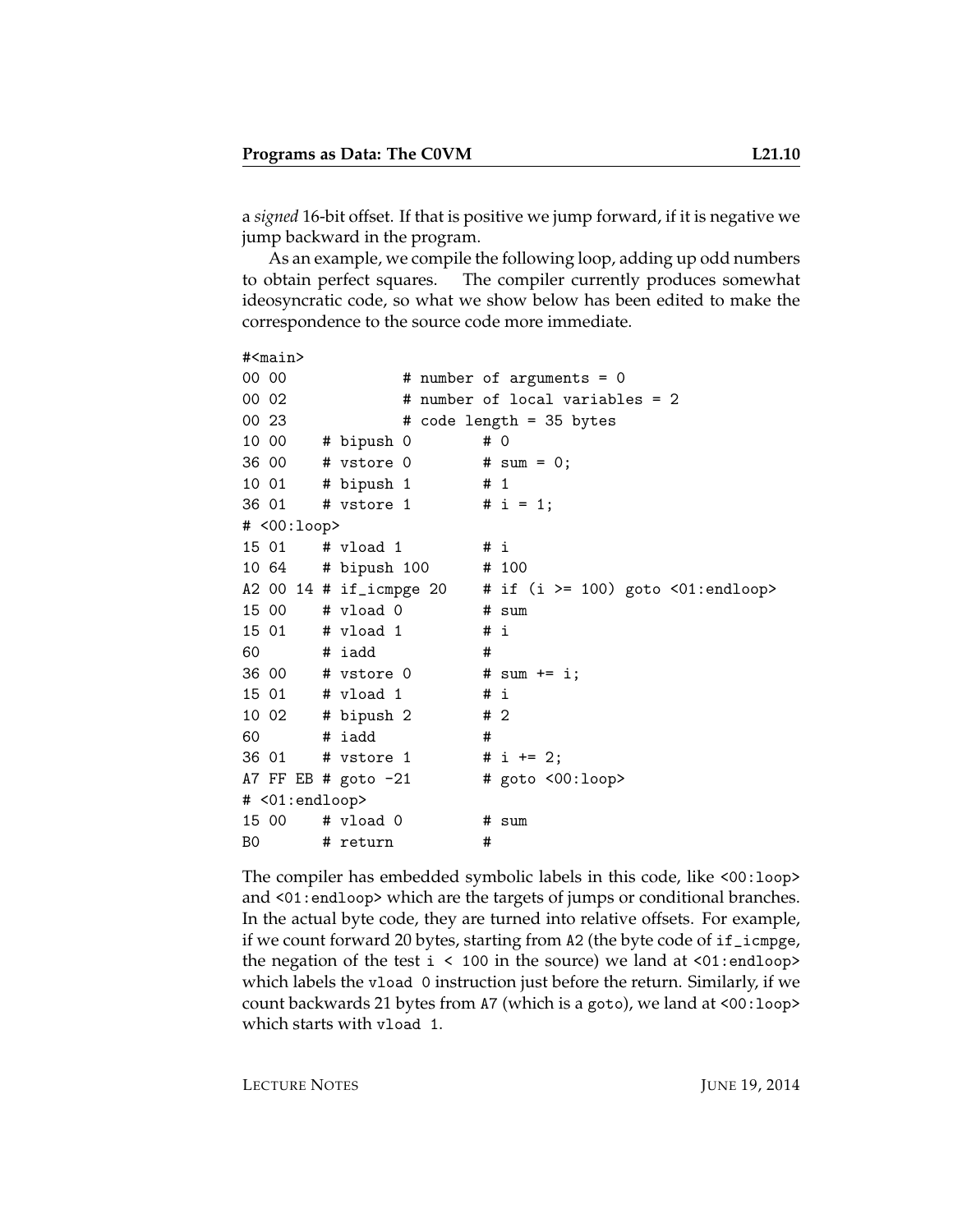### **8 The Heap**

In C0, structs and arrays can only be allocated on the system heap. The virtual machine must therefore also provide a heap in its runtime system. If you implement this in C, the simplest way to do this is to use the runtime heap of the C language to implement the heap of the C0VM byte code that you are interpreting. One can use a garbage collector for C such as libgc in order to manage this memory. We can also sidestep this difficulty by assuming that the C0 code we interpret does not run out of memory.

We have two instructions to allocate memory.

```
0xBB new \langle s \rangle S -> S, a:* (*a is now allocated, size \langle s \rangle)
0xBC newarray \langle s \rangle S, n:w32 -> S, a:* (a[0..n) now allocated)
```
The new instructions takes a size  $s$  as an argument, which is the size (in bytes) of the memory to be allocated. The call returns the address of the allocated memory. It can also fail with an exception, in case there is insufficient memory available, but it will never return NULL. newarray also takes the number  $n$  of elements from the operand stack, so that the total size of allocated space is  $n * s$  bytes.

For a pointer to a struct, we can compute the address of a field by using the aaddf instruction. It takes an unsigned byte offset  $f$  as an argument, pops the address a from the stack, adds the offset, and pushes the resulting address  $a+f$  back onto the stack. If a is null, and error is signaled, because the address computation would be invalid.

#### 0x62 aaddf  $\leq f$ > S, a:\* -> S, (a+f):\* (a != NULL; f field offset)

To access memory at an address we have computed we have the mload and mstore family of instructions. They vary, depending on the size of data that are loaded from or stored to memory.

```
0x2E imload S, a:* \rightarrow S, x:w32 (x = *a, a != NULL, load 4 bytes)
0x2F amload S, a:* -> S, b:* (b = *a, a != NULL, load address)
0x4E imstore S, a:*, x:w32 \rightarrow S (*a = x, a != NULL, store 4 bytes)
0x4F amstore S, a:*, b:* \rightarrow S (*a = b, a != NULL, store address)
```
They all consume an address from the operand stack. imload reads a 4 byte value from the given memory address and pushes it on the operand stack. imstore pops a 4-byte value from the operand stack and stores it at the given address. The amload and amstore versions load and store and address, respectively. There are also cmload and cmstore explained in the next section for single-byte loads and stores.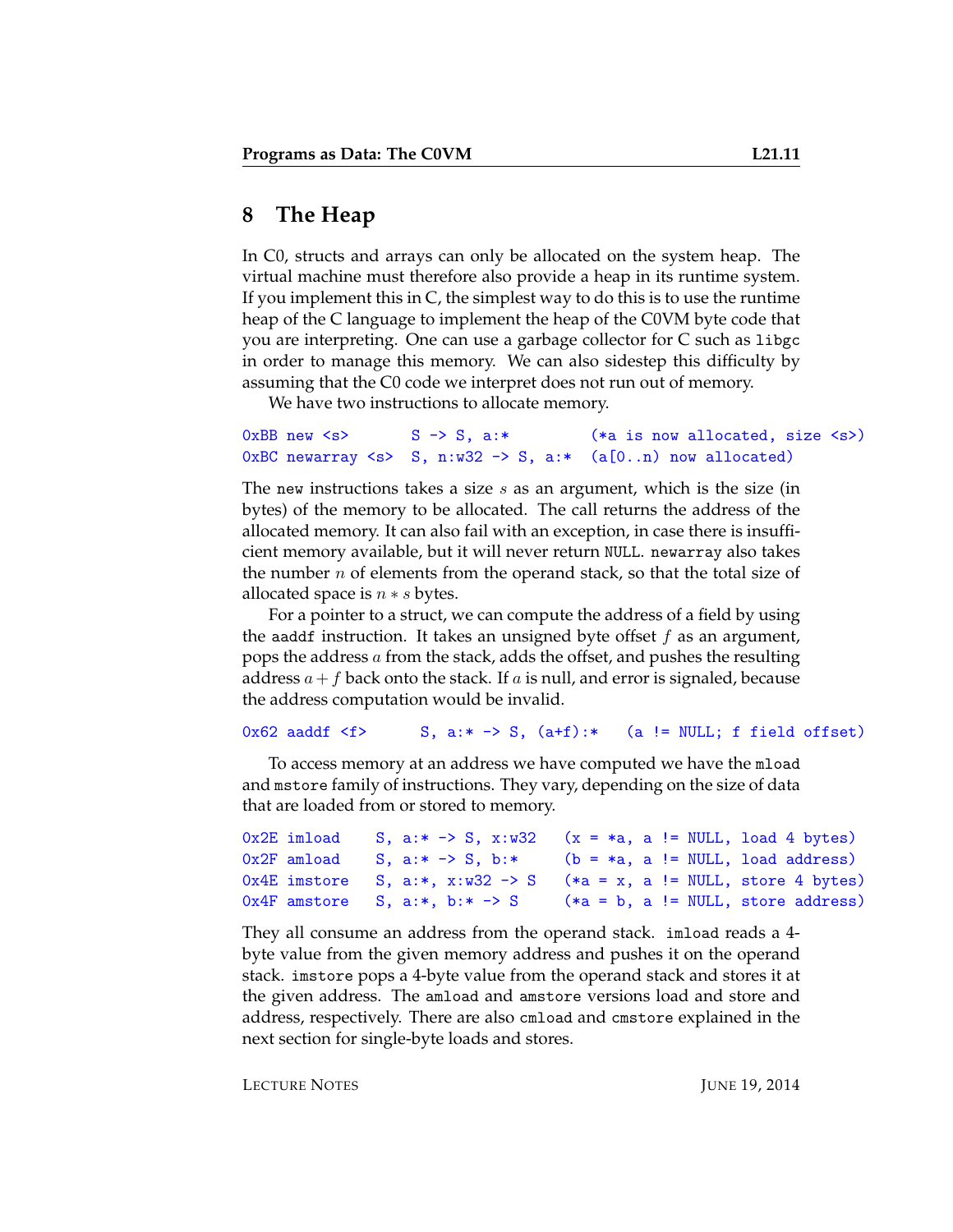As an example, consider the following struct declaration and function.

```
struct point {
 int x;
  int y;
};
typedef struct point* point;
point reflect(point p) {
 point q = alloc(struct point);
 q->x = p->y;q - y = p - x;return q;
}
```
The reflect function is compiled to the following code. When reading this code, recall that  $q\rightarrow x$ , for example, stands for  $(*q)$ . x. In the comments, the compiler writes the address of the  $x$  field in the struct pointed to by  $q$  as &q->x, in analogy with C's address-of operator &.

```
#<reflect>
```

```
00\ 01 \# number of arguments = 1
00 02 # number of local variables = 2
00 1B \# code length = 27 bytes
BB 08 # new 8 # alloc(struct point)
36 01 \# vstore 1 \# q = alloc(struct point);
15 01 # vload 1 # q
62 00 # aaddf 0 # \&q->x
15 00 # vload 0 # p
62 04 # aaddf 4 # kp \rightarrow y2E # imload # p \rightarrow y4E \# imstore \# q->x = p->y;
15 01 # vload 1 # q
62 04 # a \cdot b \cdot 4 # a \cdot b \cdot 4 # a \cdot b \cdot 415 00 # vload 0 # p
62 00 # aaddf 0 # \&p\rightarrow x2E \# imload \# p->x
4E # imstore # q->y = p->x;
15 01 # vload 1 # q
B0 # return #
```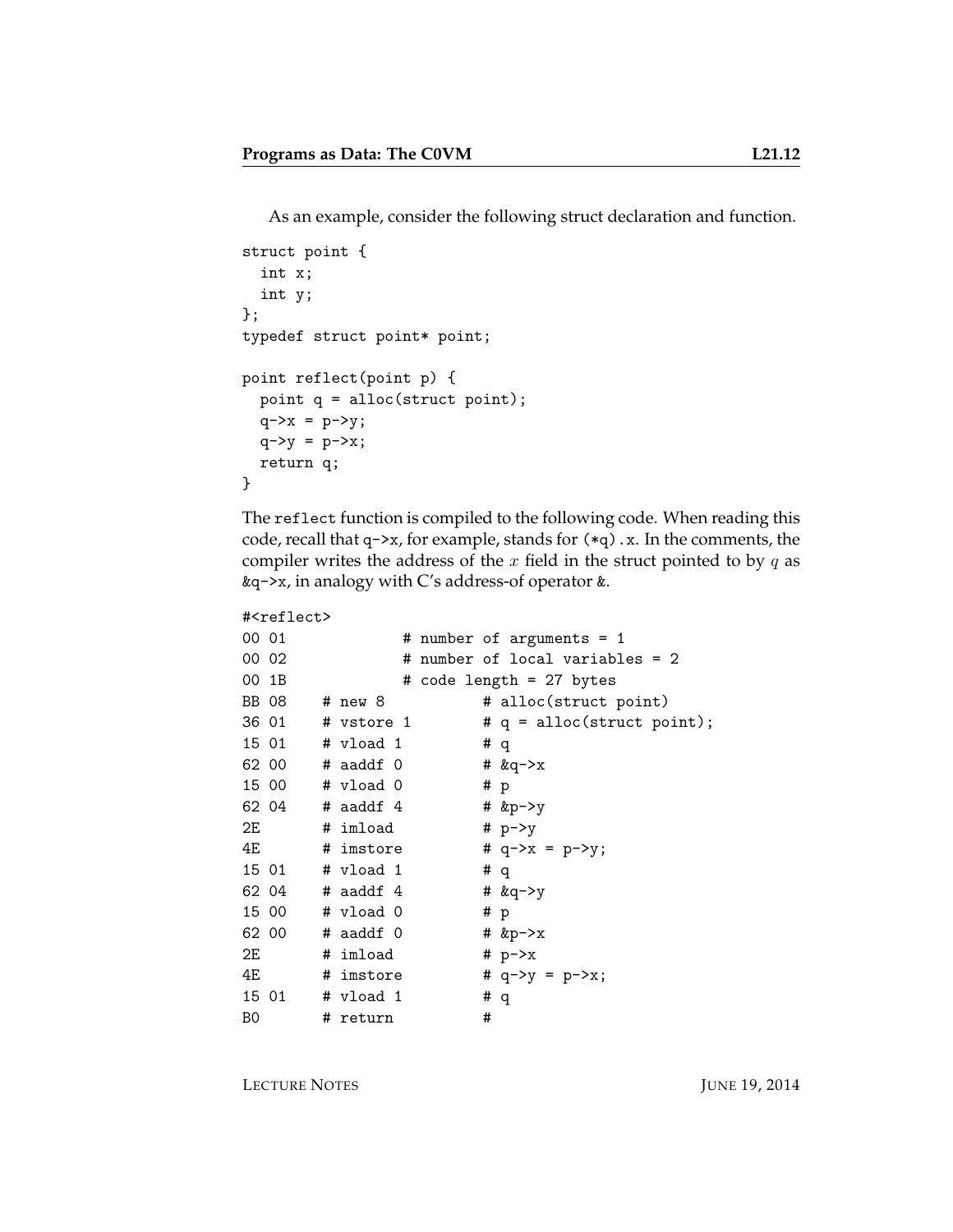We see that in this example, the size of a struct point is 8 bytes, 4 each for the x and y fields. You should scrutinize this code carefully to make sure you understands how structs work.

Array accesses are similar, except that the address computation takes an index  $i$  from the stack. The size of the array elements is stored in the runtime structure, so it is not passed as an explicit argument. Instead, the byte code interpreter must retrieve the size from memory. The following is our sample program.

```
int main() {
 int[] A = alloc_array(int, 100);for (int i = 0; i < 100; i++)A[i] = i;return A[99];
}
```
Showing only the loop, we have the code below (again slightly edited). Notice the use of aadds to consume A and i from the stack, pushing  $\&A[i]$ onto the stack.

```
# <00:loop>
15 01 # vload 1 # i
10 64 # bipush 100 # 100
9F 00 15 # if_cmpge 21 # if (i >= 100) goto <01:endloop>
15 00 # vload 0 # A
15 01 # vload 1 # i
63 # aadds # \&A[i]15 01 # vload 1 # i
4E \# imstore \# A[i] = i;
15 01 # vload 1 # i
10 01 # bipush 1 # 1
60 # iadd #
36 01 # vstore 1 # i += 1;
A7 FF EA # goto -22 # goto <00:loop># <01:endloop>
```
There is a further subtlety regarding booleans and characters stored in memory, as explained in the next section.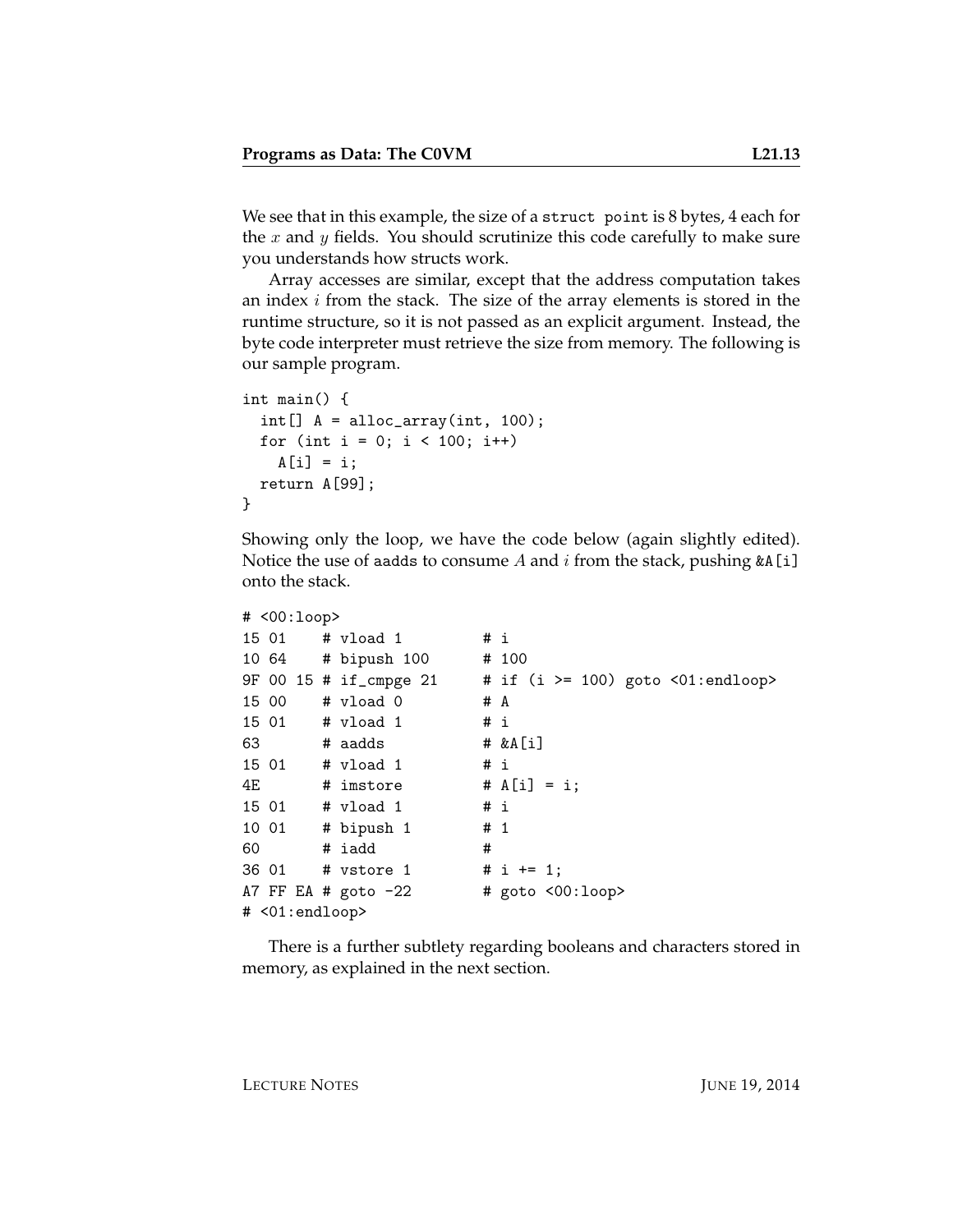#### **9 Characters and Strings**

Characters in C0 are ASCII characters in the range from  $0 \leq c < 128$ . Strings are sequences of non-NULL characters. While C0 does not prescribe the representation, we follow the convention of C to represent them as an array of characters, terminated by  $\sqrt{v}$  (NUL). Arrays (and therefore strings) are manipulated via their addresses, and therefore add to the types we denote by a:\*.

But what about constant strings appearing in the program? For them, we introduce the *string pool* as another section of the byte code file. This pool consists of a sequence of strings, each of them terminated by  $\sqrt{0}$ , represented as the byte 0x00. Consider the program There are two string constants, "Hello " and "World! $\n\cdot$ ". In the byte code file below they are stored in the string pool at index positions 0 and 7.

```
CO CO FF EE # magic number
00 05 # version 2, arch = 1 (64 bits)
00 00 \# int pool count
# int pool
00 OF # string pool total size
# string pool
48 65 6C 6C 6F 20 00 # "Hello "
57 6F 72 6C 64 21 0A 00 # "World!\n"
```
In the byte code program, we access these strings by pushing their *address* onto the stack using the aldc instruction.

0x14 aldc <c1,c2> S -> S, a:\* (a =  $kstring\_pool[(c1<<8)|c2])$ 

We can see its use in the byte code for the main function.

```
#<main>
00\ 00 # number of arguments = 0
00 02 # number of local variables = 2
00 1B \# \text{ code length} = 27 \text{ bytes}14 00 00 # aldc 0 # s[0] = "Hello "
36 00 # vstore 0 # h = "Hello ";
15 00 # vload 0 # h
14 00 07 # aldc 7 \# s[7] = "World!\nB7 00 00 # invokenative 0 # string_join(h, "World!\n")
```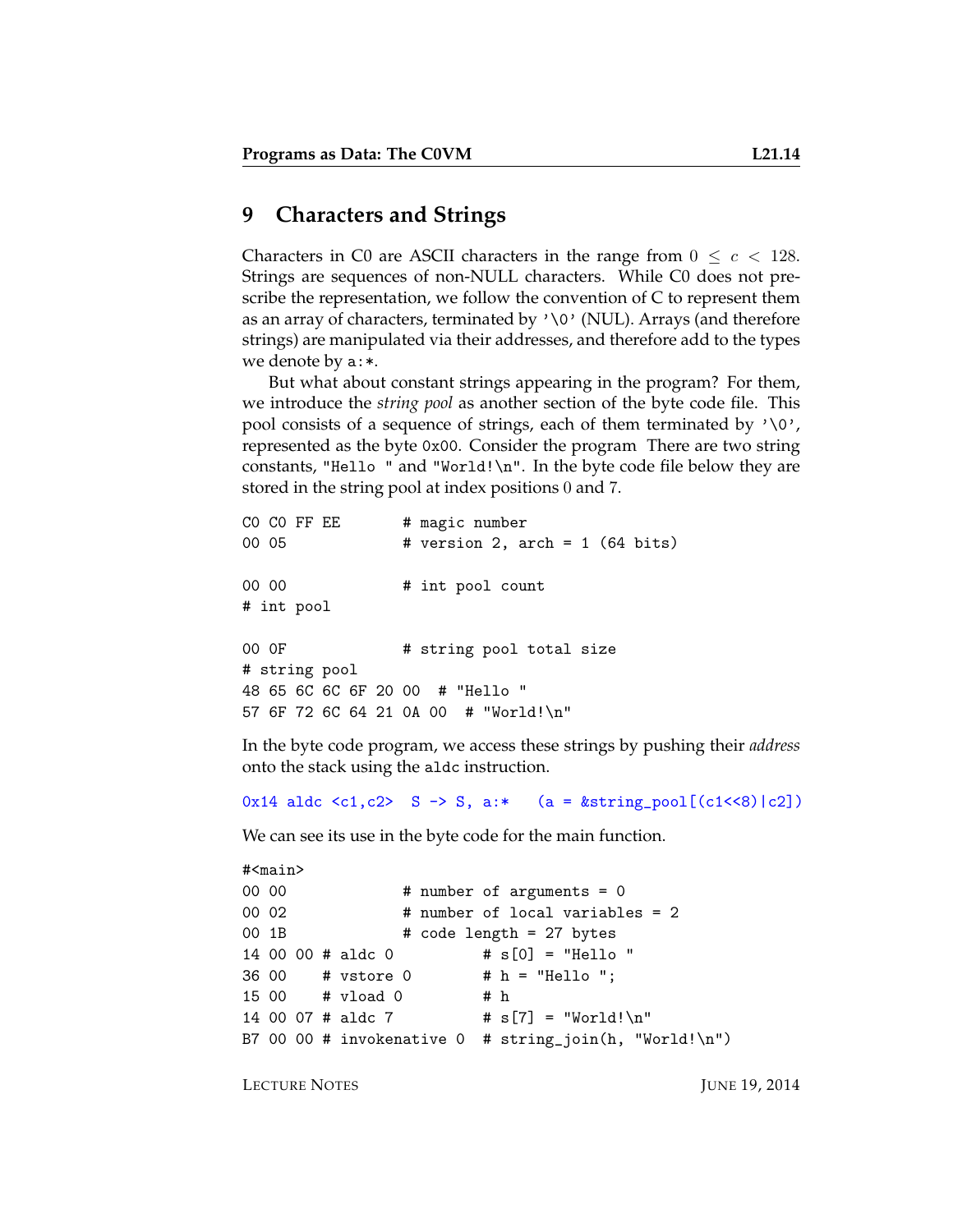```
36 01 # vstore 1 # hw = \text{string\_join}(h, "World! \n'');15 01 # vload 1 # hw
B7 00 01 # invokenative 1 # print(hw)
57 # pop # (ignore result)
15 01 # vload 1 # hw
B7 00 02 # invokenative 2 # string_length(hw)
B0 # return #
```
Another noteworthy aspect of the code is the use of native functions with index 0, 1, and 2. For each of these, the *native pool* contains the number of arguments and an internal index.

| 00 03       |              |               | # native count  |  |
|-------------|--------------|---------------|-----------------|--|
|             |              | # native pool |                 |  |
|             | 00 02 00 4F. |               | # string_join   |  |
|             | 00 01 00 06  |               | # print         |  |
| 00 01 00 4F |              |               | # string_length |  |

There is a further subtle point regarding the memory load and store instructions and their interaction with strings. As we can see from the string pool representation, a character takes only one byte of memory. The operand stack and local variable array maintains all primitive types as 4 byte quantities. We need to mediate this difference when loading or storing characters. Booleans similarly take only one byte, where 0 stands for false and 1 for true. For this purpose, the C0VM has variants of the mload and mstore instructions that load and store only a single byte.

```
0x34 cmload S, a:* -> S, x:w32 (x = (w32)(*a), a != NULL, load 1 byte)
0x55 cmstore S, a:*, x:w32 -> S (*a = x & 0x7f, a != NULL, store 1 byte)
```
As part of the load operation we have to convert the byte to a four-byte quantity to be pushed onto the stack; when writing we have to mask out the upper bits. Because characters c in C0 are in the range  $0 \le c < 128$  and booleans are represented by just  $0$  (for false) and 1 (for true), we exploit and enforce that all bytes represent 7-bit unsigned quantities.

### **10 Byte Code Verification**

So far, we have not discussed any invariants to be satisfied by the information stored in the byte code file. What *are* the invariants for code, encoded as data? How do we establish them?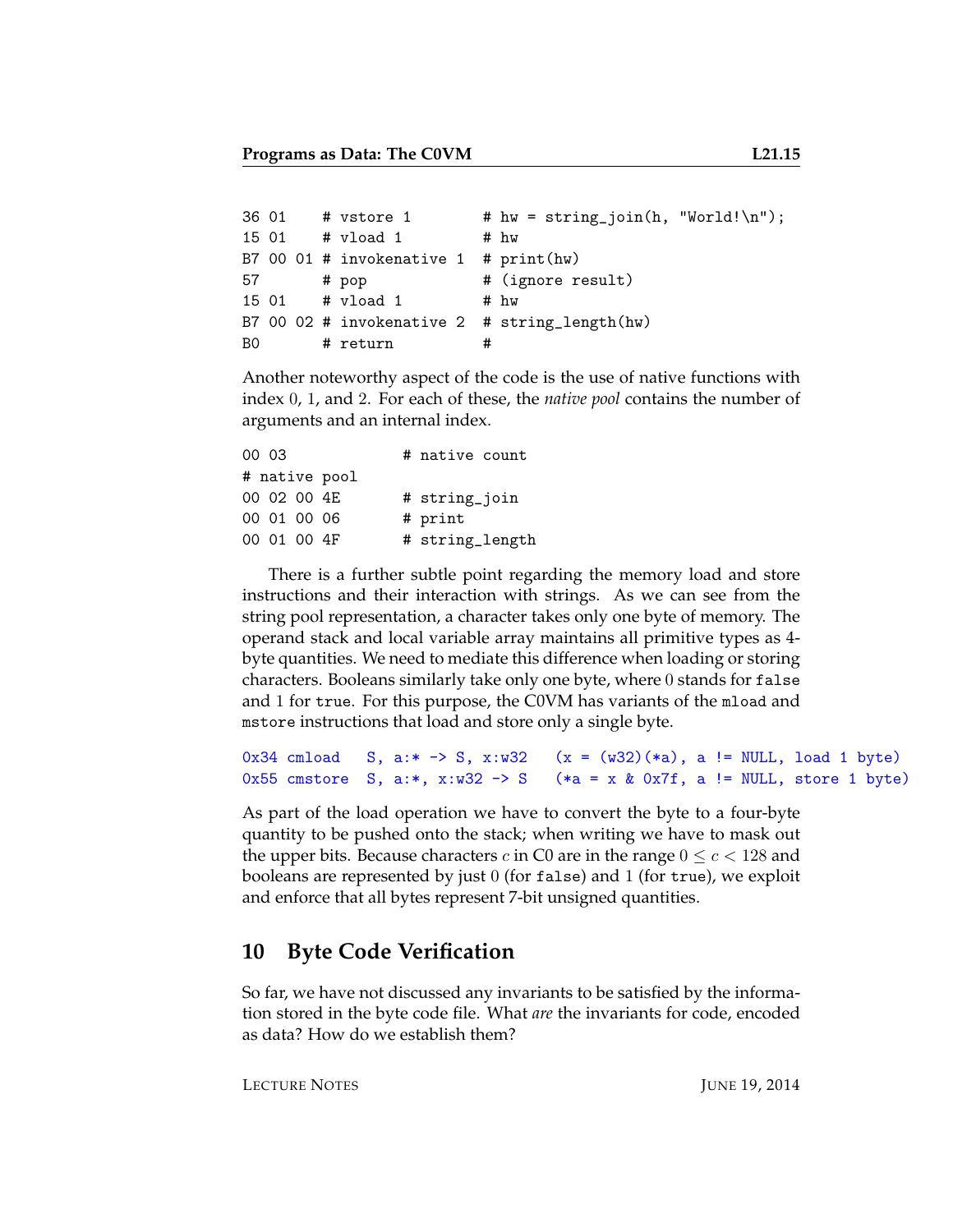We can try to derive this from the program that interprets the bytecode. First, we would like to check that there is valid instruction at every address we can reach when the program is executed. This is slightly complicated by forward and backward conditional branches and jumps, but overall not too difficult to check. We also want to check that all local variables used are less that num\_vars, so that references  $V[i]$  will always be in bounds. Further, we check that when a function returns, there is exactly one value on the stack. This is more difficult to check, again due to conditional branches and jumps, because the stack grows and shrinks. As part of this we should also verify that at any given instruction there are enough items on the stack to execute the instruction, for example, at least two for iadd.

These and a few other checks are performed by *byte code verification* of the Java Virtual Machine (JVM). The most important one we omitted here is *type checking*. It is not relevant for the C0VM because we simplified the file format by eliminating type information. After byte code verification, a number of runtime checks can be avoided because we have verified statically that they can not occur. Realistic byte code verification is far from trivial, but we see here that it just establishes a data structure invariant for the byte code interpreter.

It is important to recognize that there are limits to what can be done with bytecode verification before the code is executed. For example, we can not check in general if division might try to divide by 0, or if the program will terminate. There is a lot of research in the area of programming languages concerned with pushing the boundaries of static verification, including here at Carnegie Mellon University. Perhaps future instances of this course will benefit from this research by checking your C0 program invariants, at least to some extent, and pointing out bugs before you ever run your program just like the parser and type checker do.

#### **11 Implementing the C0VM**

For some information, tips, and hints for implementing the C0VM in C we refer the reader to the [Assignment 9](http://www.cs.cmu.edu/afs/cs.cmu.edu/academic/class/15122-s14/www/prog9.pdf) writeup and [starter code.](http://www.cs.cmu.edu/afs/cs.cmu.edu/academic/class/15122-s14/www/prog9.pdf)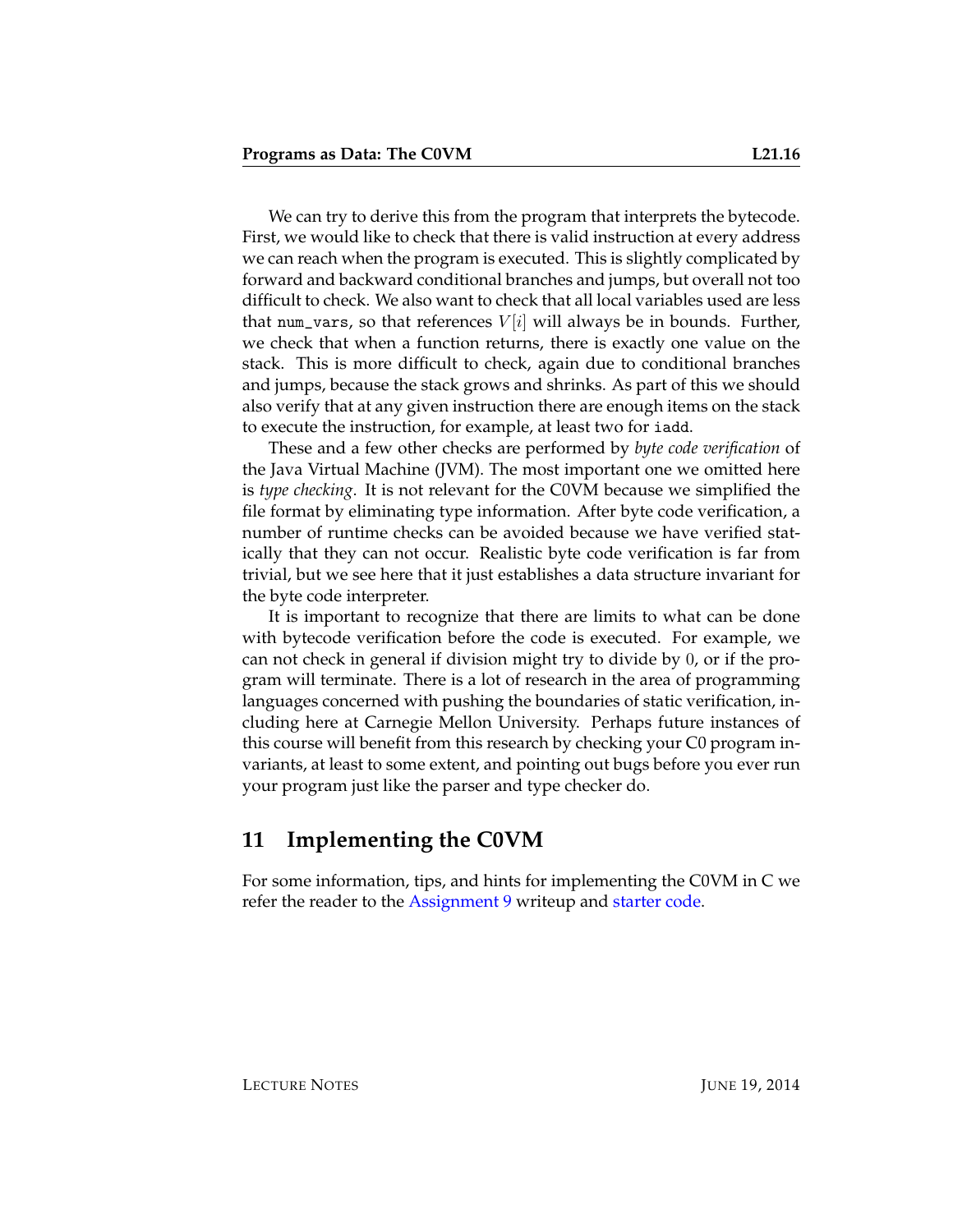### **12 C0VM Instruction Reference**